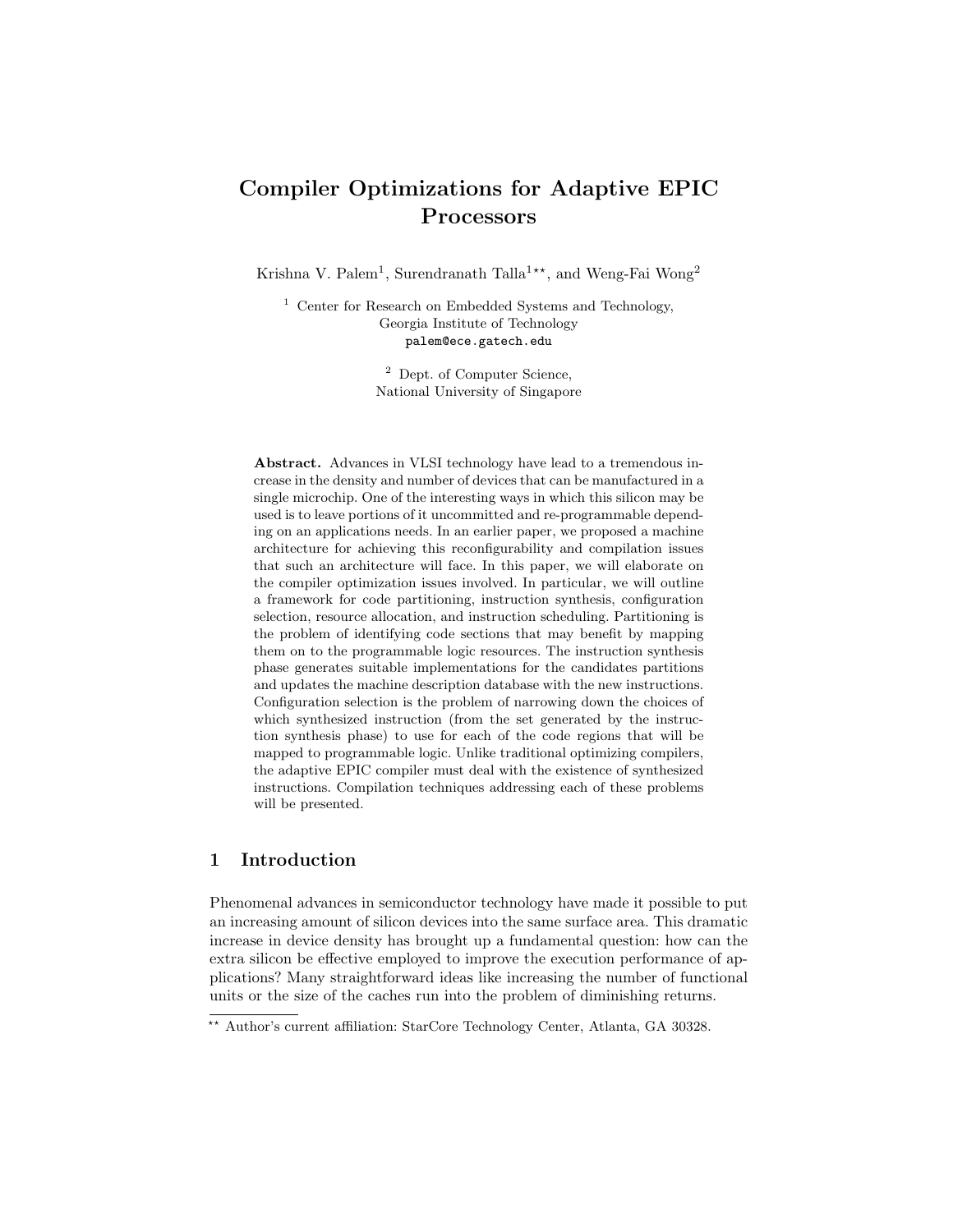One interesting proposal is to keep a portion of the silicon uncommitted as re-programmable logic. Processors demonstrating this design, having a core RISC processor and an on-chip, tightly coupled re-programmable logic pool, have been introduced[27]. Depending on the granularity of the re-programmable logic portion, these processors can be used in two ways. The first approach that was adopted by the early generation of such processors is to go for mapping larger granularity computations on the re-programmable logic. The re-programmable logic essentially implements a significantly large grain computation and interfaces it to the application executing in the core is of the nature of a subroutine call. Programmers are expected to know the syntax and semantics of such subroutines and to write the subroutine calls into their application. The alternative that is generally still under-researched is to use the re-programmable logic to implement application-specific instructions. This finer grain approach requires a greater involvement of the compiler. This approach is interesting in that it is an automated approach. On the flip side, we will need a different variation of the generic RISC-core with re-programmable logic processor to support fine grain operations as well as new compiler algorithms.

In this paper, we will describe our proposal for an Adaptive Explicitly Parallel Instruction Computer (AEPIC) processor. The bulk of the paper, however, will be devoted to new compiler algorithms needed to generate code for such a machine.

# 2 Previous Work

The earliest known computing system based on reconfigurable devices wa proposed and implemented by Gerald Estrin at UCLA [11]. It is a hybrid machine consisting of a general purpose processor augmented with high speed logic devices (ALU's, memories) which were interconnected via application specific interconnect. Due to a lack of enabling technology, the reconfiguration was done manually. Mario Schaffner's Circulating Page Structure (CPS) machine [23] implemented a form of hardware paging scheme where the application task was partitioned into pages which circulate through the programmable hardware to compute the task.

The introduction of field programmable gate array (FPGA) devices by Xilinx in the mid 80's [32, 26] spurred a flurry of research in the development of FPGA based reconfigurable computing engines. prism [2] developed at Brown University demonstrates substantial speedup in the case of large binary operations. pam, a universal reconfigurable hardware co-processor developed by researchers at DEC Paris Research Labs [3, 4, 29], has been used to demonstrate superior performance/cost ratio compared to every other existing technology of its time on a dozen applications ranging from computer arithmetic, cryptography, image analysis, neural networks, video compression, high-energy physics, biology and astronomy. Another such reconfigurable co-processor board developed by Super Computing Research Center at Maryland called splash-2 [12] has been used to achieve two orders of magnitude speedup on genome sequence matching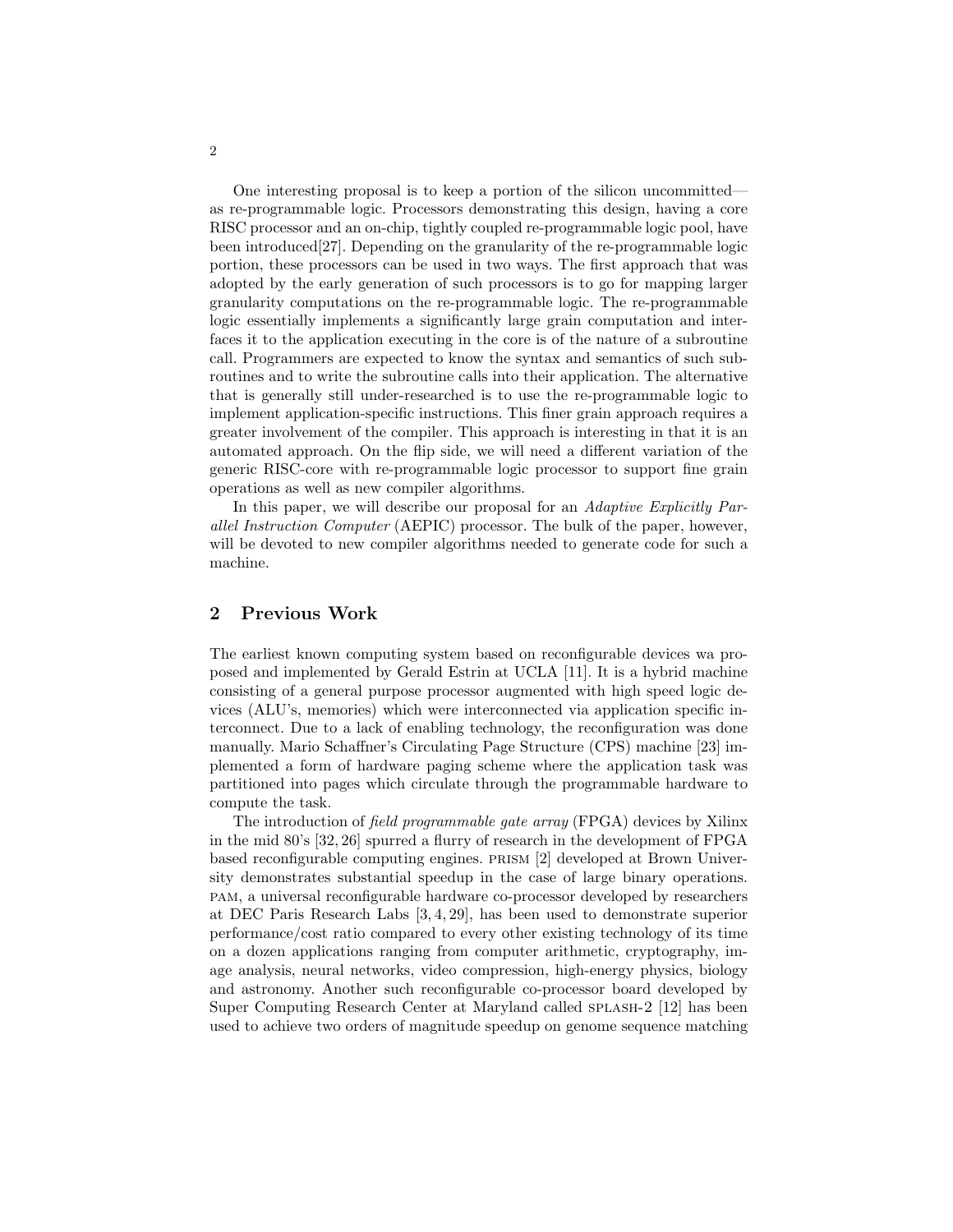compared to supercomputers of that time (Cray2). The cover story of an issue of Scientific American [28] written by researchers at UCLA outlines some novel applications of reconfigurable devices.

Other notable reconfigurable computing projects include the Programmable Reduced Instruction Set Computer (PRISC) [21, 22], GARP [16], DISC [31], RAPID [13], the CMU Cached Virtual Hardware (cvh), PipeRench [5], and Chimaera [14, 15].

Reconfigurable Architecture Workstation (RAW) proposed by Agarwal and his colleagues at MIT [30, 19, 1] consists of processors that are sets of interconnected tiles each of which contains instruction and data memories, an arithmeticlogic unit, registers, configurable logic, and a programmable switch that supports both dynamic and static (compiler orchestrated) routing, interconnected by programmable interconnects. Compiling to a raw machine is complicated by two factors:

- Unlike traditional super-scalars, a RAW processor does not bind specialized logic structures such as register renaming or dynamic instruction issue logic into hardware. Scheduling and resource allocation are the responsibility of the compiler.
- Communication patterns within the code need to be analyzed in order to schedule inter-tile communication.

Preliminary experience with compiling to the raw machine can be found in [1, 19].

So far, most research efforts have focused on the architectural aspects of reconfigurable systems. Little attention has been paid to compilation issues. Many performance studies have been done and impressive speedups were demonstrated. However, important issues like compilation times, target cost have been neglected. Our research attempts to address these latter issues.

# 3 Adaptive Explicitly Parallel Instruction Computing (AEPIC)

Processors that take advantage of instruction level parallelism generally fall into two main categories: superscalar (dynamically scheduled) and VLIW (statically scheduled). With the addition of features such as predicated execution, support for software pipelining etc., the latter has been renamed Explicitly Parallel Instruction Computer (EPIC). We refer to Schlansker and Rau [24] for an evaluation of these two ILP approaches. It is to EPIC that we propose adding a reconfigurable component that is amenable to compiler optimizations. We call this new configuration Adaptive EPIC (AEPIC) [25]. Figure 1 shows the abstract execution model for AEPIC. The "hardwired component" in Figure 1 is the EPIC core processor. The adaptive component consists of functional units that have been configured into the datapath by some reconfiguration instructions. Operations performed by the configured functional units are triggered by specific AEPIC instructions invoked on the hardwired functional units.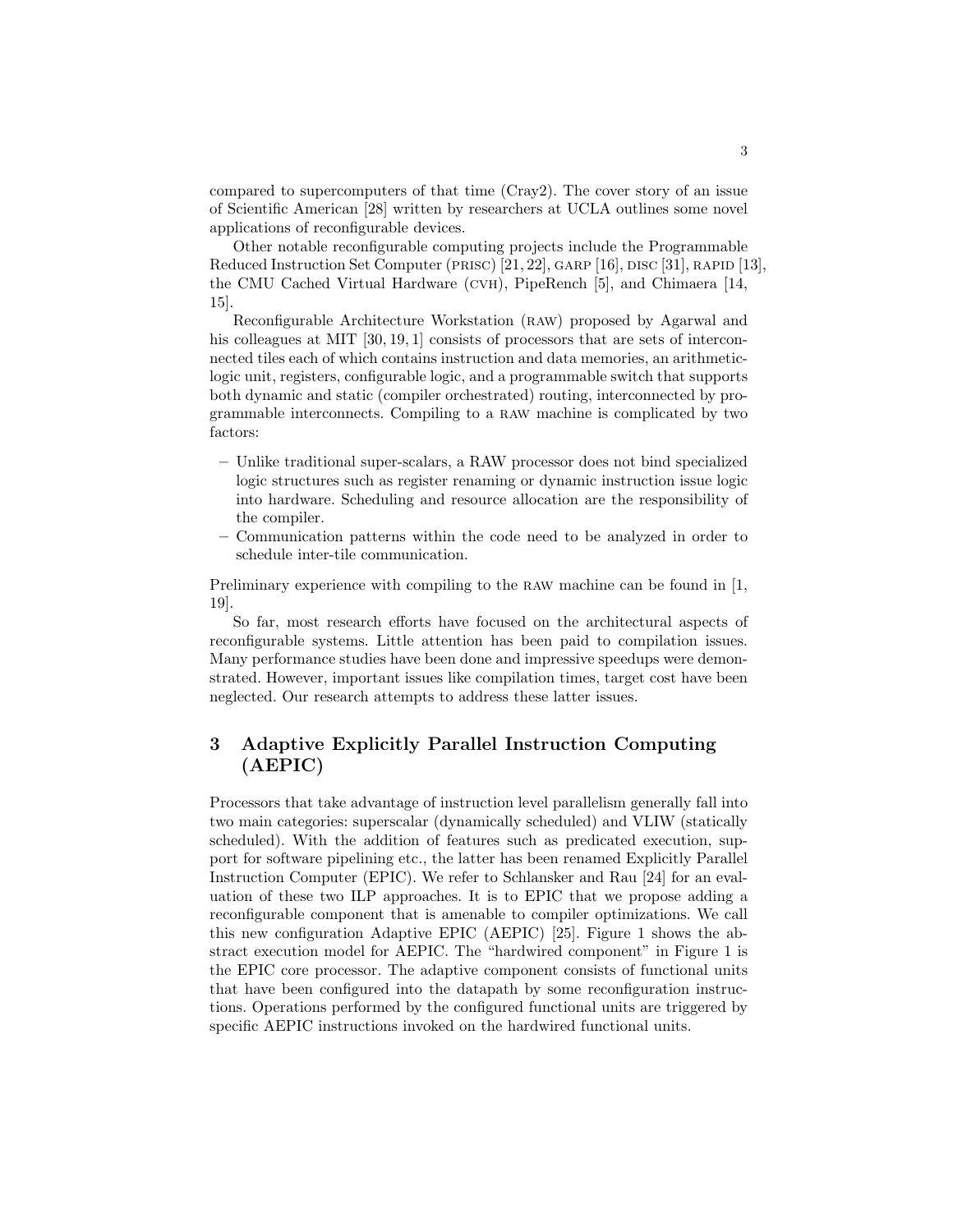

Fig. 1. AEPIC executable and abstract data-path

Figure 2 shows the details of a AEPIC machine. The core component consists of a standard EPIC machine. The adaptive component of the AEPIC processor consists of the Configuration Cache Hierarchy, Multi- context Reconfigurable Logic Array (MRLA) and Array Register File (ARF) connected together via bus interconnect. The MRLA provides the programmable logic resources to host the Configured Functional Units (CFUs). The C-Cache serves as a temporary cache for configurations before they are instantiated on the MRLA. This is analogous to the way registers serve as storage for program values. The rest of the configuration cache hierarchy consists of the C1 cache connected to external memory. The Configuration Register File (CRF) consists of a set of configuration registers (CRs). Each CR serves as an alias to either a configured functional unit or a configuration allocated in the C-Cache. Most of the AEPIC instructions take a configuration register as an operand. These are the AEPIC instructions that perform operations such as delete a CFU, etc. The instruction refers to the CFU by its alias—the configuration register. For example, the delete CFU operation in AEPIC is DELC cr, L, p. Here, cr is the configuration register associated with the desired CFU, L is the latency assumed by the compiler for this operation and p the predicate guard for this operation.

We shall now give a more detailed description of the MRLA as it is pertinent to the compiler optimizations discussed in the rest of the paper. The Multicontext Reconfigurable Logic Array (MRLA) is the primary resource used for hosting the configured functional units. Like a typical Field Programmable Gate Array (FPGA), the MRLA is a two dimensional region of the processor die that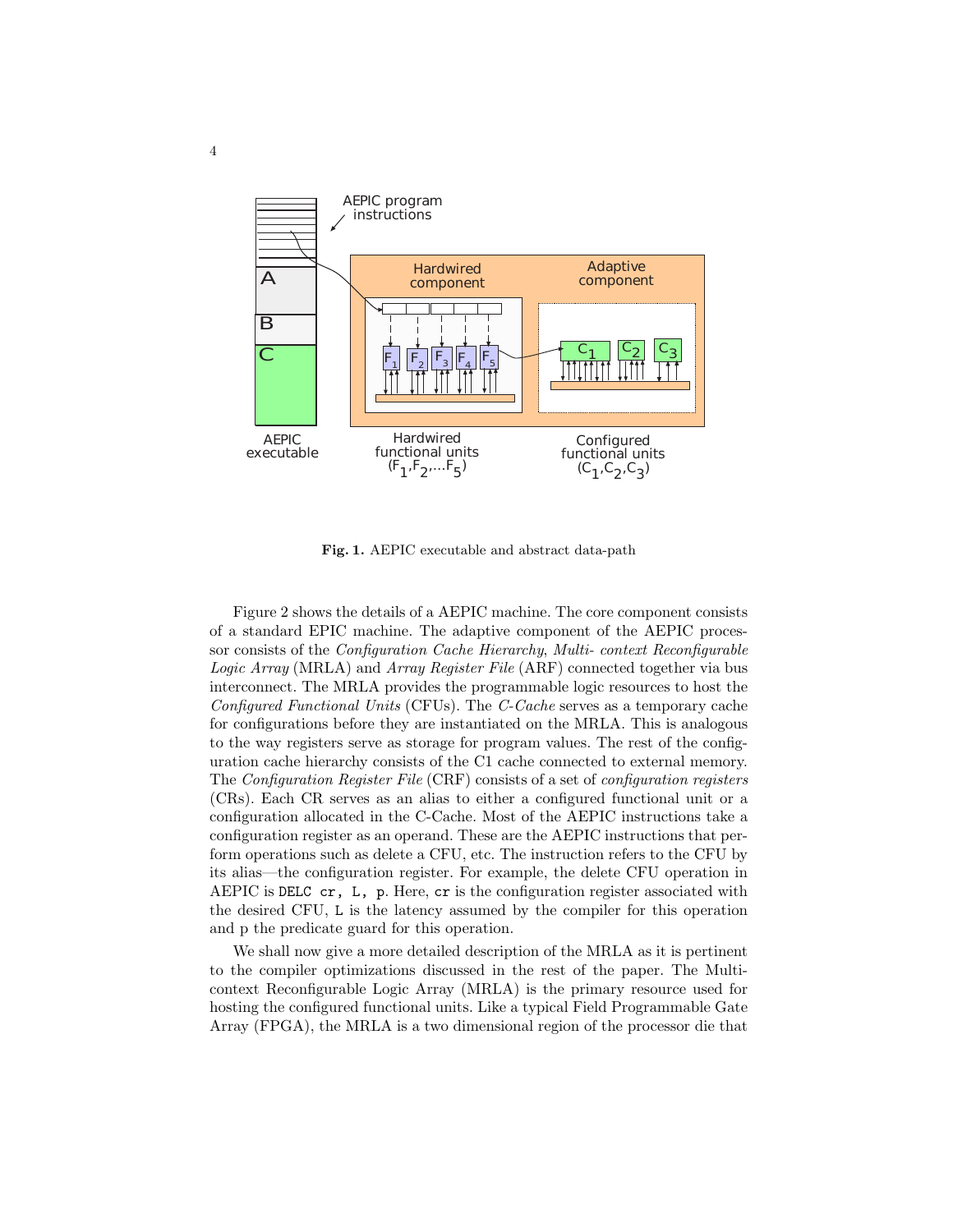

Fig. 2. AEPIC machine model

is composed of programmable logic and interconnect blocks. We shall use the term Programmable Element (PE) to refer to both the programmable logic block as well as the programmable interconnect block. Each PE is associated with a configuration instruction (its "program") which determines the behavior of that programmable element. Any given logic design can be emulated on the MRLA by supplying suitable *configuration instructions* for all the programmable elements of the array. In the context of AEPIC machines, these logic designs are the CFUs.

In a standard FPGA only one configuration instruction is associated with each programmable element. This implies that only one logic design can be resident on the array until the device is reconfigured (i.e., a new set of configuration instructions are associated with the programmable elements of the array). In an MRLA, each programmable element can be associated with multiple configuration instructions. This allows multiple logic designs (CFUs) to be simultaneously resident on the MRLA. The desired logic design can be activated by selecting the appropriate configuration instruction for each of the programmable element.

Configuration instruction slots for each PE (called the configuration memory) are stored in an ordered sequence and all PEs have the same number  $(D)$  of configuration instruction slots. MRLA takes an input called *context id* which can take values from 1 to  $D$ . A value of  $k$  to the *context id* input selects the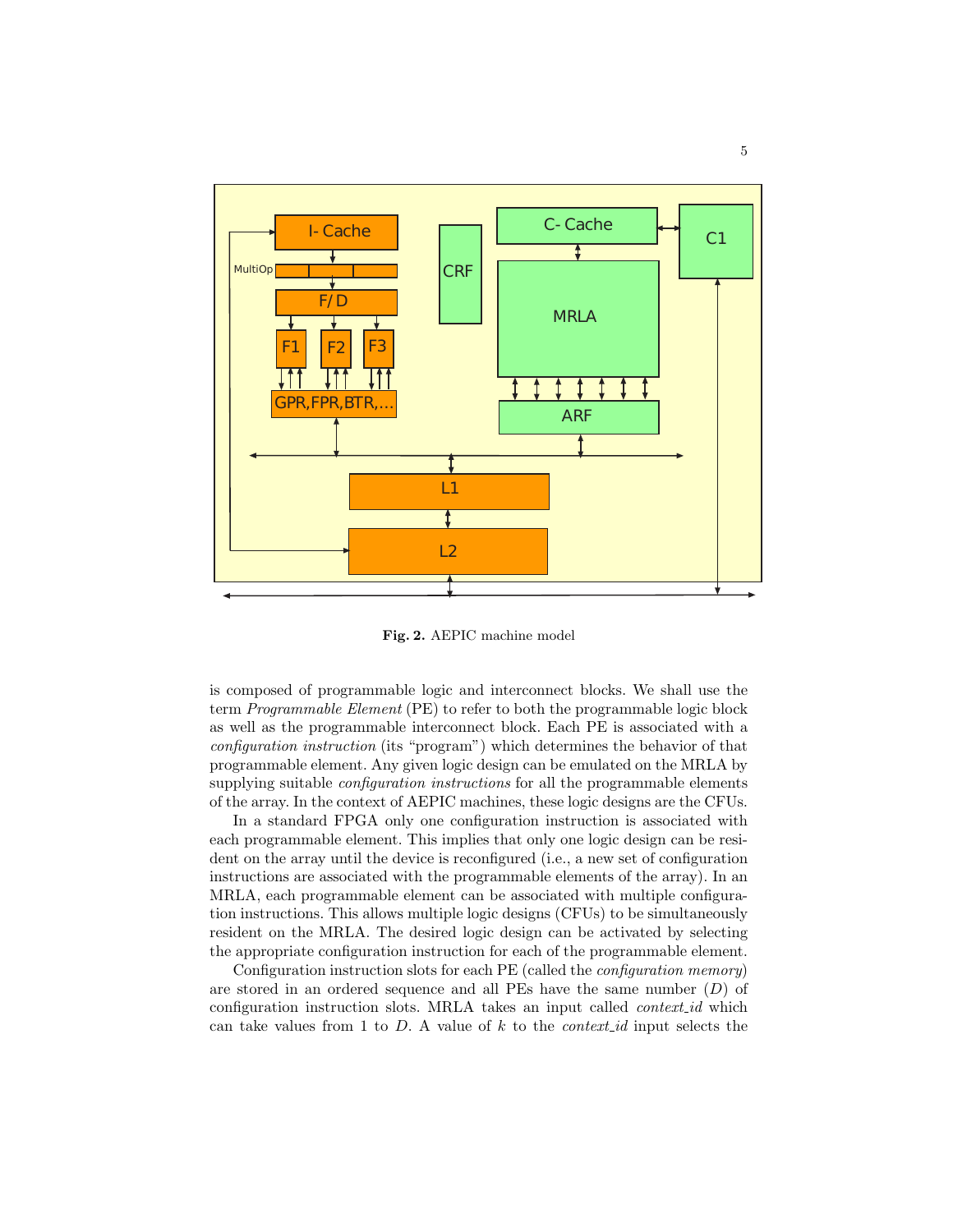

Fig. 3. Structure of MRLA Fig. 4. MRLA multiple contexts

 $k^{th}$  configuration instruction from the configuration memory as the instruction for each PE. The  $k^{th}$  confi guration instruction is referred to as the **active** configuration instruction for that PE.

The set of configuration instructions with identical index in the configuration memory of a PE is referred to as an execution context. The execution context that is associated with currently active configuration is called the active context. MRLA can be effectively viewed as an array of FPGAs, one array per execution context; and the *context id* serves as the index into this array. Selection of an execution context, makes all the CFUs of that context available for instruction processing by subsequent instructions.

With this brief introduction to our proposed AEPIC architecture, we shall now deal with the compilation issues of such a machine.

# 4 Compilation Framework

Inputs to an AEPIC compiler are (a) the application source program written in a high level language such as  $C/C++$ , (b) a description of the particular instance of the AEPIC processor described in a machine description language (c) a library containing parameterized configurations for popular computational routines such as FFT, DCT, etc. The input source code may be instrumented with pragmas intended to give partitioning/mapping hints to the compiler. These cues are communicated to different phases of the compilation process through the intermediate code representations.

The first phase is a standard lexical and syntactic analysis phase. The partitioning module will help delineate portions of the program that might benefit from execution on the configurable portion of the target. The partitioning phase is followed by two independent phases that may be performed in parallel: the high-level optimization phase and the operation synthesis phase. In the highlevel optimization phase, the code to be executed on the hardwired functional units (which execute instructions from the AEPIC ISA) is optimized as is typically performed in a standard ILP compiler. The instruction synthesis phase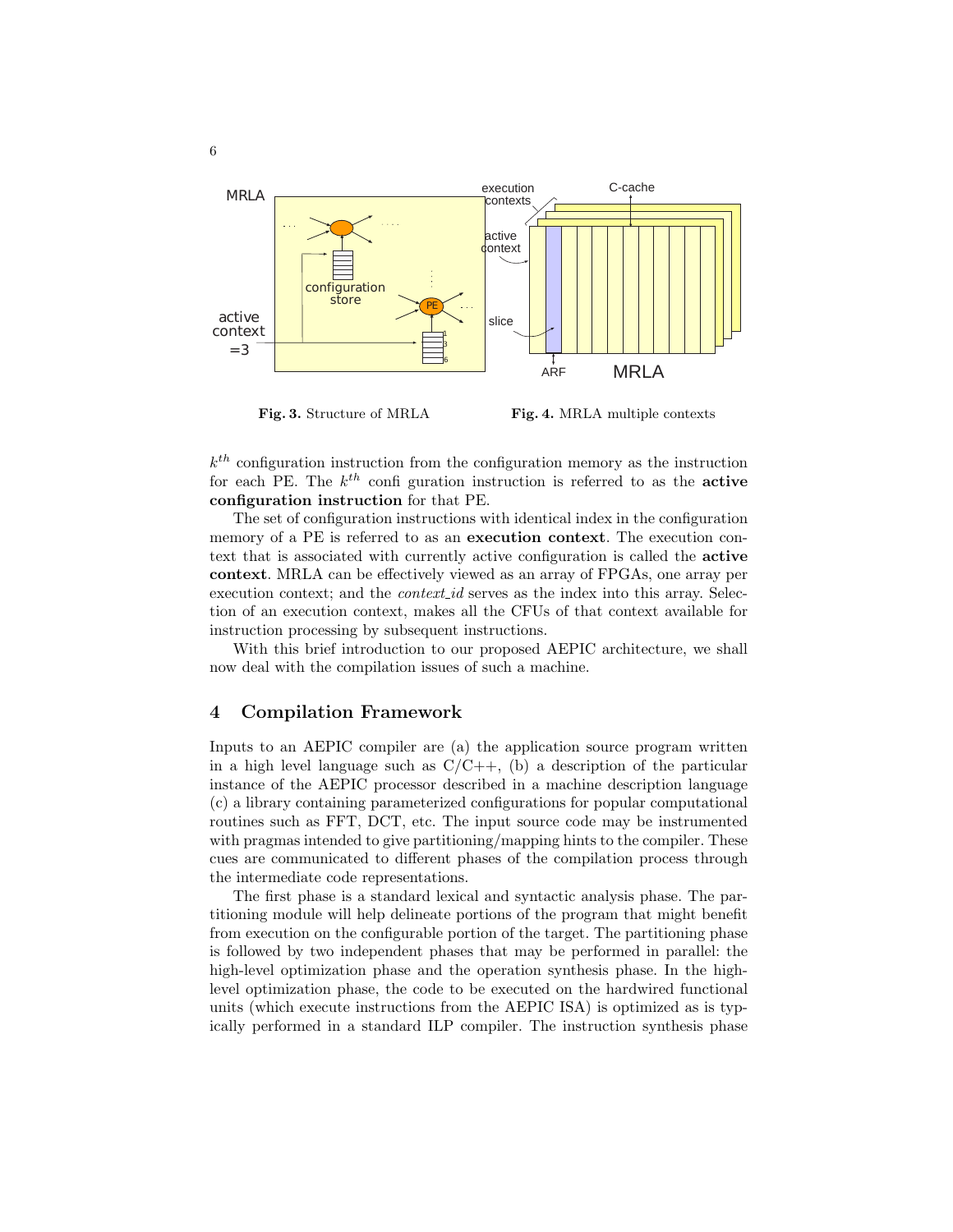generates suitable mappings of the code partitions identified by the partitioning phase. Each of these mappings are packaged as custom operations. The machine description is updated with the synthesized instructions. The instruction synthesis phase may generate multiple implementations for the identified partitions reflecting different performance/device-area tradeoffs. The configuration selection phase tags different regions of the intermediate code with semantically equivalent custom operations. At the end of the configuration selection phase, every region of the code identified for mapping on to the configurable part of the target has a unique configuration associated with it.

Subsequent phases of the compilation are similar in structure to back-end phases of a typical ILP compiler suitably adapted to consider the special characteristics of configurations/CFUs. A typical ILP compiler back-end comprises of (at the minimum) the following phases, in sequence: pre-pass scheduling, register allocation, post-pass scheduling and code generation. In addition to these, AEPIC compilation introduces an extra phase: configuration allocation. The configuration allocation phase is aimed at optimizing allocation of resources for configurations—a task analogous to that of register allocation. The resources meant for configuration are the C-cache and the MRLA. These resources are independent of those intended for register allocation. Hence, configuration allocation may be performed in parallel or in any order with respect to register allocation. The main task of the scheduler is to reduce the critical path through the code by masking reconfiguration overheads.

In the above framework, the scheduled and allocated code is transformed into machine code, which is then translated to object code for simulation. Simulation yields correctness as well as performance data for the program on the given input data. The execution profile can be re-instrumented into the IR for profile based optimizations.

### 4.1 Partitioning

Partitioning is the task of determining the set of code segments (referred to as candidates) in the application which may be synthesized as application specific instructions. These application specific instructions are implemented on the MRLA as configured functional units.

The partitioning module takes as input (a) an intermediate code representation of the source program and (b) the machine description of the target AEPIC processor and identifies regions of the intermediate code that can benefit from mapping to the MRLA. Although not necessary, the partitioner can only benefit from an execution profile of the application. The execution profile gives execution frequencies of different regions of the intermediate code. This information can be obtained by compiling to a base EPIC architecture and re-instrumenting the intermediate code with the profile data from the simulator. Since the reconfiguration overhead can be quite large, it may not pay to reconfigure the processor for a certain segment of the code if it is known that this section will rarely be executed. The execution profile can be used by the partitioner to eliminate such code segments from consideration for mapping onto the MRLA.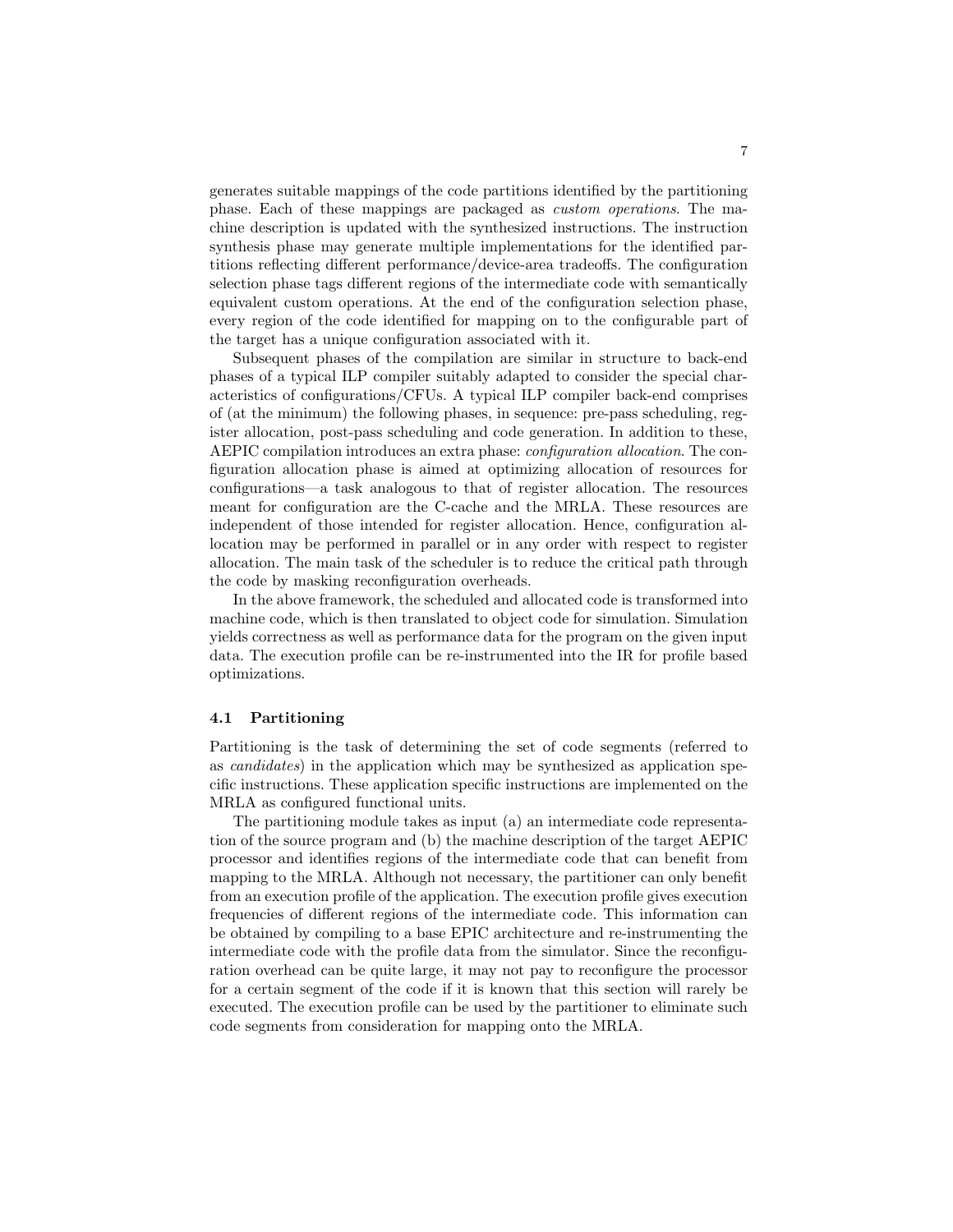The code-partitioner is composed of four main steps. These steps are performed in sequence on each intermediate representation that is created during the compilation process.

1. Profile. The profile phase is composed of four steps:

- Instrument: The IR nodes are tagged with code for gathering the execution profile for each node. So for example, in a basic block IR, each basic block will be associated with a "execution frequency" variable and a piece of code at the entry of the basic block which updates this variable whenever control enters the basic block.
- $-$  Translate: During this step the instrumented IR is translated to C language code which is then compiled using the native compiler to yield a semantically equivalent (to the application program) executable with one additional attribute: this executable also gathers the runtime properties of the program as specified by the instrumentation code.
- Execute: The execute step runs the instrumented and compiled application using the inputs associated with the application program.
- Re-instrument: After the execute step, the application generates the execution profile (written out by the instrumented code) and re-instruments the starting IR with the actual execution profile values (such as the frequency of execution of a basic block, etc.)

2. Analyze. After the **profile** step, the IR is tagged with the execution profile. This information is used to identify the most frequently executing regions of the code. The analyze phase traverses the IR and determines various properties of the program that may be useful in determining if a region is a candidate for partitioning. Some of these properties are bit-widths/types of variables, whether certain arrays are constants or are bounded of known dimensions, etc.

3. Identify. The **identify** step performs a bottom-up traversal of the IR and tags each region as a candidate for mapping using certain heuristics based on control structure, operation types and other attributes identified in the analyze phase. The identify phase also considers machine resource constraints (from the machine description database) and any user supplied cues transmitted through the IR, in deciding whether a region of the IR is a feasible candidate for mapping.

4. Coalesce. The coalesce phase merges adjacent regions marked by the identify phase if the merged regions can still be accommodated on the MRLA assuming the given machine constraints.

### 4.2 Instruction Synthesis

Instruction synthesis is a systematic technique for defining new instruction set for a given micro-architecture. The process typically involves analyzing the benchmark(s) to infer the most suitable operation repertoire based on its computational characteristics for the intended micro-architecture. In certain cases the micro-architecture itself is synthesized in parallel with the instruction set.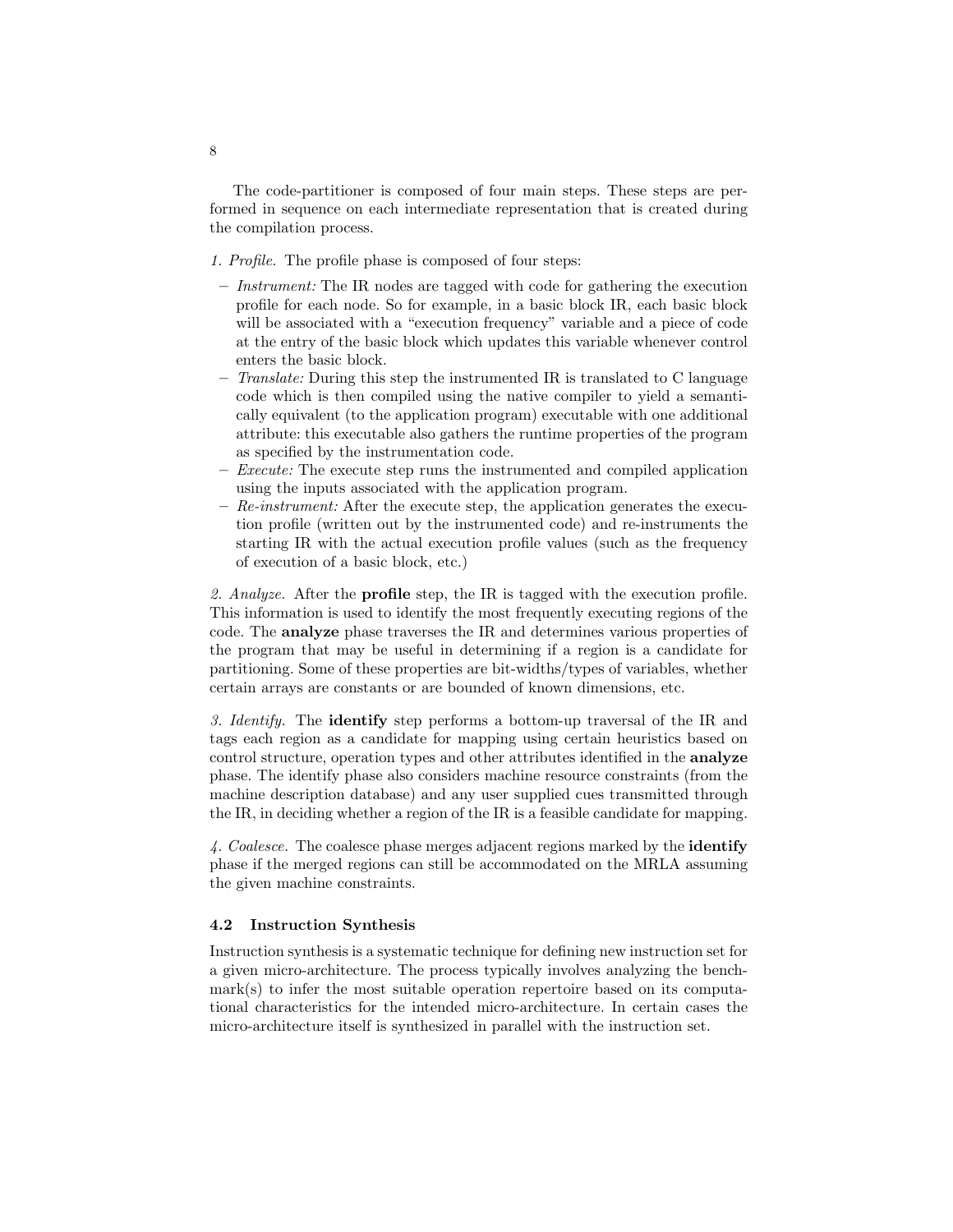The Instruction Synthesis (IS) module takes a list of candidate partitions that have been identified for mapping onto the programmable logic and synthesizes a set of functional units that can implement all the computations of the code partitions. In addition to the candidate partitions list, the IS module may also take as input, a library of pre-synthesized macros for various basic operators and frequently used kernels such as FFT, DCT, FIR/IIR filters, etc. The purpose of this library is to speedup the process of mapping a given partition to the MRLA. It helps to keep these pre-synthesized macros generic so that they are applicable to a wide range of the target programmable logic parameters, and also accommodate variations in the structure of the input partitions.

# 4.3 Configuration Selection

After the partitioning and instruction synthesis phase, all the regions of the intermediate code that may be mapped to the MRLA have been identified. Each of the candidate partitions can now be replaced with one of the equivalent configurations synthesized by the IS phase. Configuration Selection (CS) is the problem of determining which semantically equivalent synthesized configuration (custom instruction) to associate with each candidate partition that is mapped to MRLA.

We extend the EPIC code generation path to include configuration selection. The key difference compared to traditional instruction selection is that the selection can happen at multiple levels in the IR. Configuration selection can happen for leaf level operations as well as higher level structures such as groups of instructions, program statements, loops, and functions, etc.

#### 4.4 Configuration Allocation

After configuration selection, some of the nodes of the intermediate code may be tagged with application specific instructions. The configuration selection module does not consider availability of resources on chip when it decides on which configuration to assign with each partition that is synthesized into application specific instruction. Any realistic AEPIC processor would have limited programmable logic resources available for CFUs and hence it is quite possible that all the desired configurations cannot be accommodated on chip simultaneously.

Configuration Allocation  $(CA)$  is the problem of optimally allocating/deallocating on-chip resources that are intended for holding configurations (on C-cache) or CFUs (on MRLA). Poor allocation of resources for configurations can lead to long periods of processor stalls caused either due to waiting for the configurations to load into the MRLA or due to excessive thrashing in the configuration memory hierarchy. Hence, optimal allocation of configurations to C-cache and MRLA resources is critical for achieving high performance on an AEPIC processor. In addition, we would like the allocation algorithm itself to be time and space efficient.

This problem is analogous to the problem of implementing virtual memory on systems with limited physical memory or to the problem of allocating registers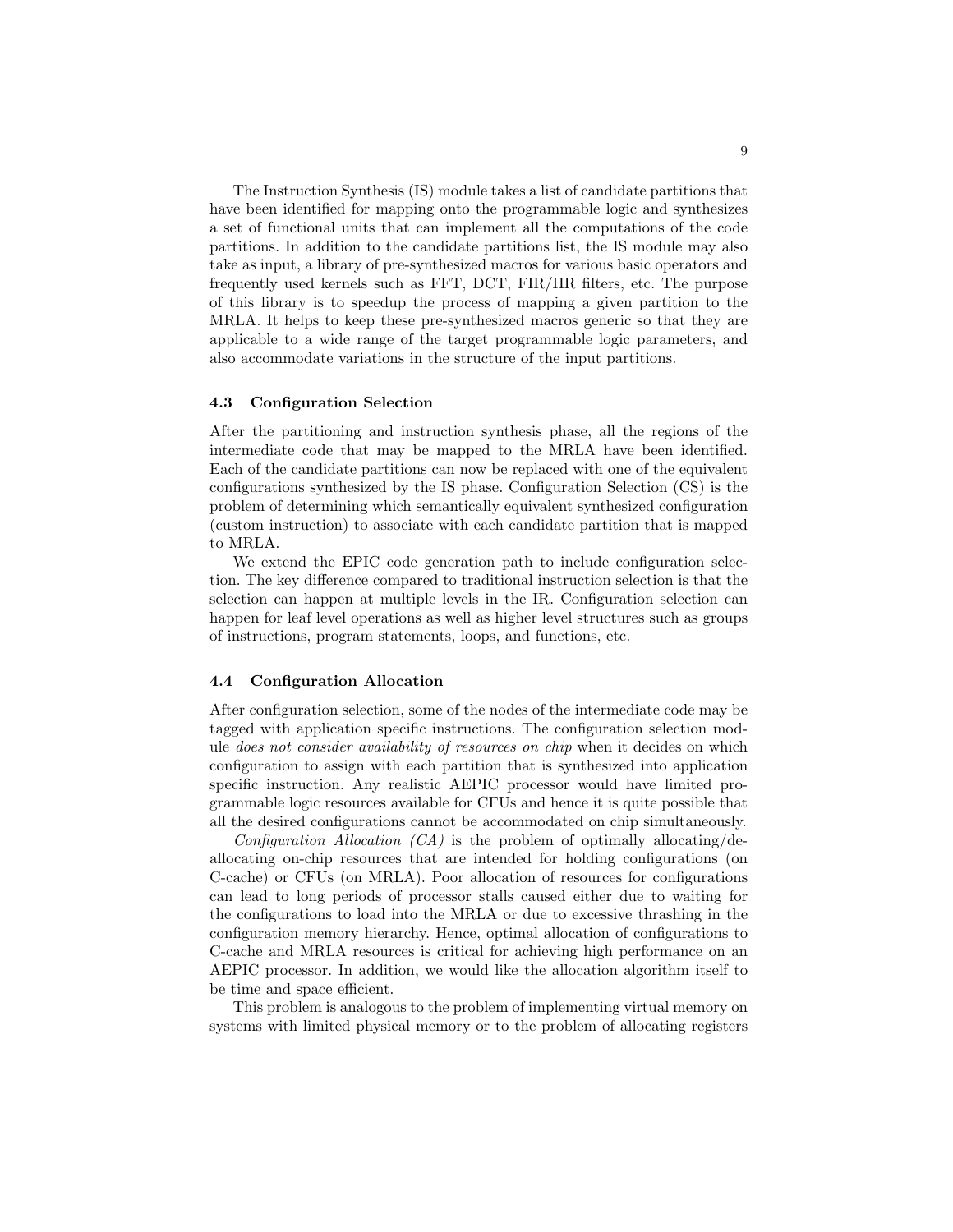for program variables performed in most standard compilers. In the remainder of this section, we present a formal definition of the configuration allocation problem and relate it to the well studied problem of register allocation. We show how extensions to the register allocation techniques yield solutions to the configuration allocation problem.

Register Allocation (RA) allocates program variables (also referred to as temporaries) to registers in order to minimize the overall number of accesses to external memory. Fundamentally, both register allocator and configuration allocator perform the same task—allocation of on-chip resources for program values (variables in the case of RA and configurations in the case of CA). Configuration allocation differs from register allocation in the following ways:

- 1. Non-uniform allocation units. Sizes of configurations are typically much larger and vary widely compared to the sizes of data values stored in registers which are much smaller and almost always uniform in size.
- 2. Heterogeneous resources to be allocated. There are two types of local memories for configurations: (1) the C-cache and (2) the MRLA. These resources differ in their capacities, access (read/write) costs and sizes of allocation units. There is only one type of resource to be allocated in register allocation - the register set.
- 3. Immutable values. Currently, AEPIC architecture configurations are immutable. So memory write back of configurations is not an issue.
- 4. No copies or moves. AEPIC does not provide any architecturally visible features to create copies or move configurations with in the MRLA or the C-cache.

There are two types of storage classes are available for hosting configurations: (1) C-cache and (2) MRLA. Allocated configurations are present in exactly one of these storage classes. Every allocated configuration whether it is on the MRLA or in the C-cache is associated with a distinct configuration register from the configuration register file (CRF). The unit of allocation in the C-cache is a Ccache block and on the MRLA it is a slice. All configurations are constrained to consume an integral number of consecutive slices in the MRLA. Configuration data for each MRLA slice requires an integral number of blocks in the C-cache. The basic steps involved in using configurations are:

- 1. Allocate a configuration register with the configuration to be loaded.
- 2. Allocate requisite number of blocks in the C-cache for the configuration. If the C-cache is insufficient for the configuration, then the allocation fails and application is aborted. If the configuration is smaller than the C-cache size but the total free space is less than that which the configuration requires, then some of the resident configurations are evicted (since configurations are immutable, they are simply deleted and not written back to memory).
- 3. Schedule the loading of configuration data into the C-cache into the allocated blocks.
- 4. Allocate consecutive slices on the MRLA to load the configuration that was loaded into the C-cache (to instantiate the CFU corresponding to the configuration).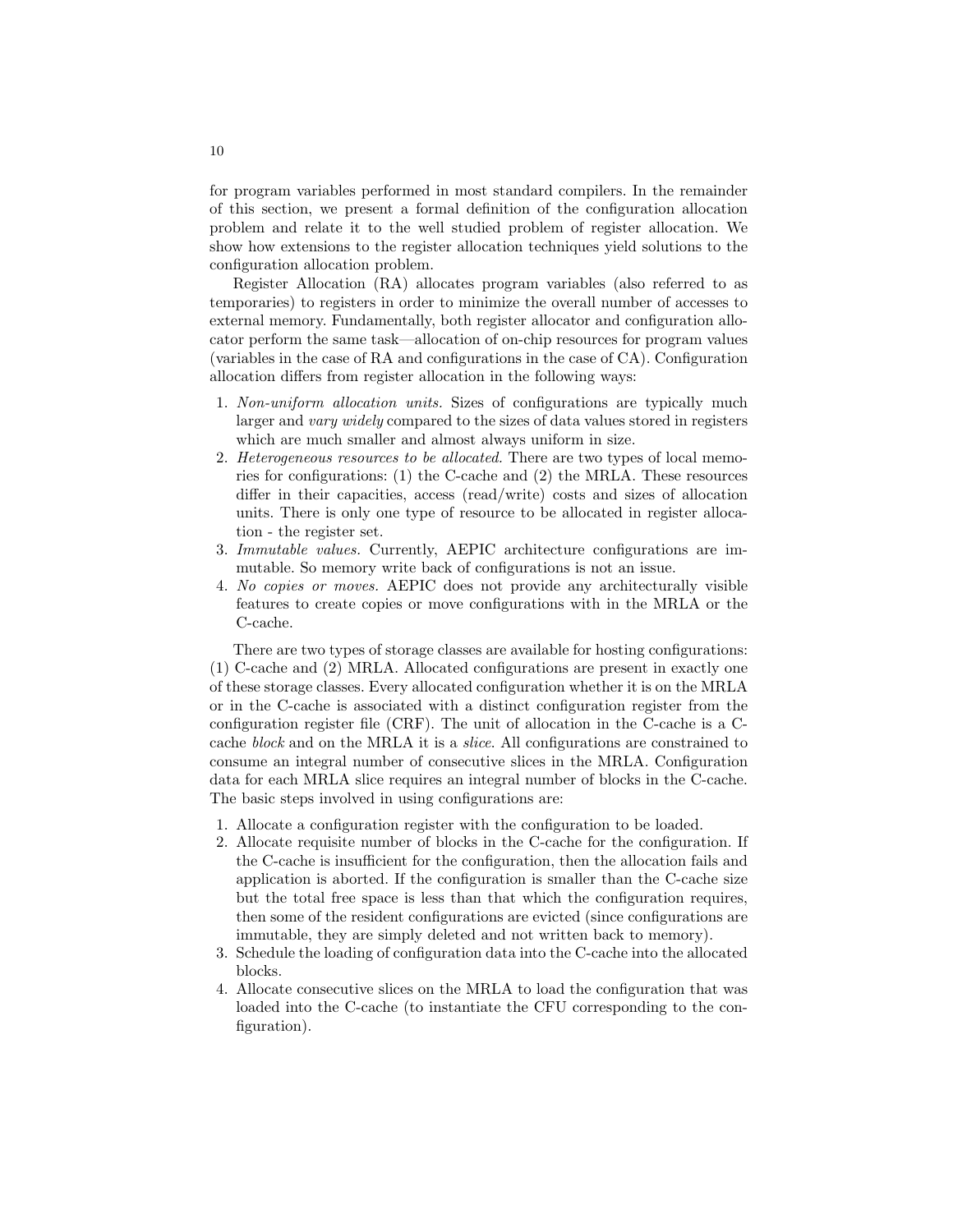- 5. Schedule transfer of configuration data from the C-cache to MRLA.
- 6. One or more operations are executed on the CFU.
- 7. At some point if the MRLA resources are required for another CFU or if this configuration will not be used any more, then it is evicted to the C-cache (if it may be used again) or just deleted from MRLA.
- 8. Allocated configuration register is freed it can be allocated to a new configuration.

Note that the same configuration register refers to the configuration data when it was in the C-cache and to the corresponding CFU when loaded onto the MRLA. Once the configuration is completely moved to MRLA from the Ccache, the C-cache resources allocated for the configuration may freed since it is wasteful blocking those resources as long as the configuration data is available on the MRLA. However, in certain cases it might be useful to architecturally expose the deallocation operation. For example, if multiple instances of the CFU corresponding to the configuration are needed on the MRLA, it might be more efficient to copy the configuration data from the C-cache to the MRLA once for each of the CFU instances instead of loading from external memory into the MRLA to make copies of the CFU already available on the MRLA.

# 4.5 A Simplified AEPIC Allocation Model

For the remainder of this section we consider a simplified version of the configuration allocation problem. In the simplified version, the machine is assumed to contain N configuration registers and each "virtual" configuration in the program intermediate code specifies an integer  $k$  which is the number of physical configuration registers it requires. The only difference between this problem and the conventional register allocation is that, in the conventional register allocation problem, each virtual register (also called program temporary) is assigned to a single physical register.

A live range is an isolated and connected group of nodes in the control flow graph that connects the definitions and uses of a given program variable. It is the principle data structure for register allocation. Two live ranges interfere if one of them is live at the definition point of the other. As the reader may have already noted, there is a close resemblance between register live ranges and configuration. The algorithm to construct the interference graph for configurations is very similar to that for register live ranges.

Pruning For Configuration Allocation If there are program regions where the total resource requirement of configurations that are live at that point exceeds the available resources on the processor, configuration allocation will fail. Analogous to the concept of register pressure, we define the total resource requirement at any program point the resource pressure at that point. Pruning is a technique of preprocessing the live ranges of configurations to ensure that the resource pressure never exceeds the total resources available on the machine.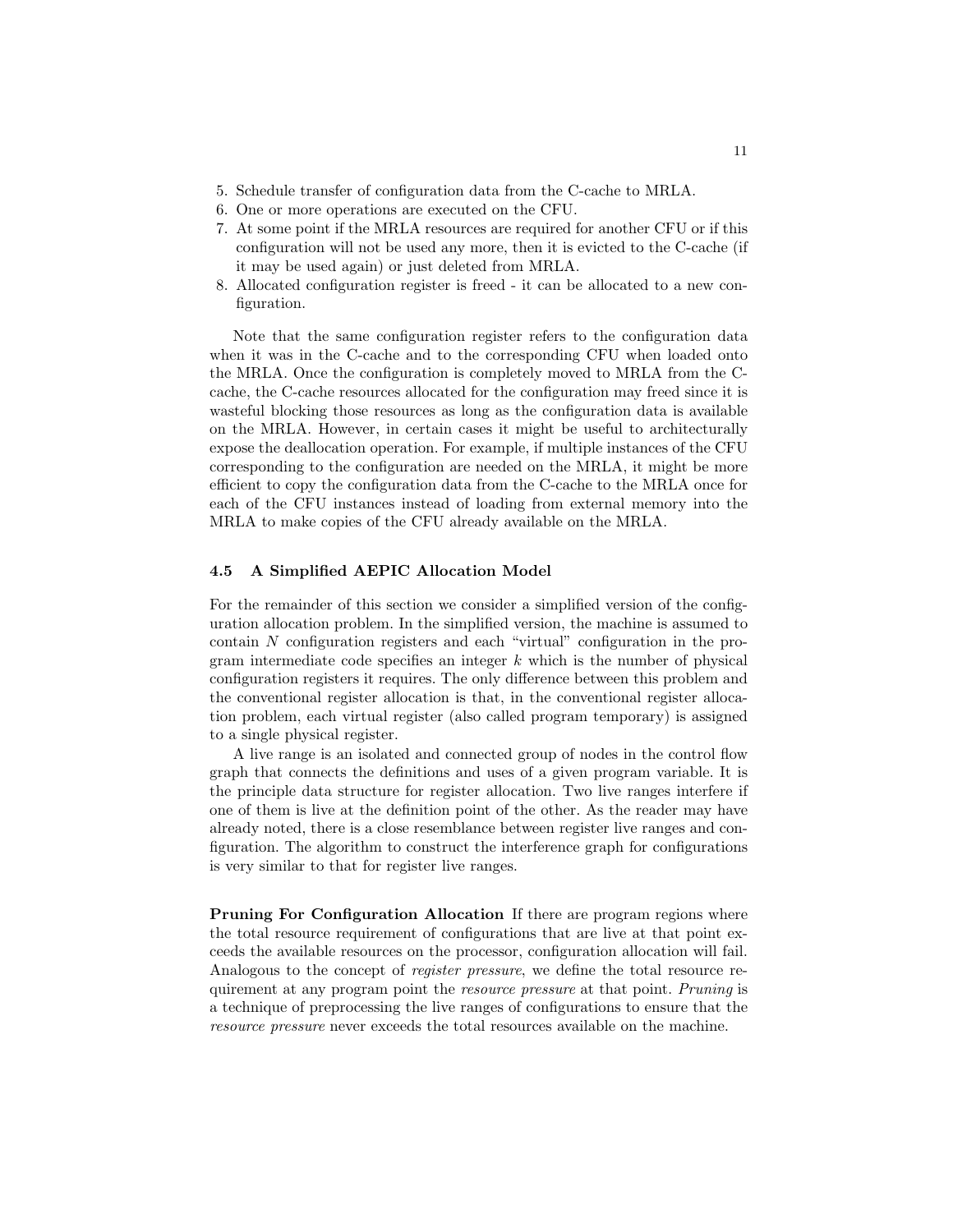Pruning involves (a) determining the set of live ranges to split and, (b) determining the right split points for the selected live ranges. Once a live range is split, compensation code needs to be inserted to fetch the values (configurations) for the uses encountered in the second (or later, if multiple splits were performed) part of the live range. One downside of reducing the resource pressure is the additional time taken for executing the compensation code. Hence pruning decisions cannot be made arbitrarily. In addition to the resource pressure, execution frequency should be taken into account before a selecting a live range for splitting since that determines the number of times the compensation code would be executed.

We propose a pruning technique based on the hierarchical technique proposed by Callahan and Koblenz [6]. In their algorithm, gaps between references to a register in a live range are identified. These are possible regions which can be spilled to memory. The maximal length live-range gap is referred to as *wedges* in [9]. Non-overlapping and maximal wedges are identified using the control tree [20]. The choice of wedge s to prune is a function of (a) the runtime cost of compensation code that would be added in the pruned region and, (b) size of the region of the program region that would benefit from the pruning decision. Our algorithm takes into account the special requirements of configurations (their non-uniform sizes - which implies non-uniform spill costs; immutability which implies stores to memory are not required) and also enhances the scheme with regard to identifying spill candidates and spill locations based on execution profile as well. The algorithm, adapted from the register live range pruning algorithm from [9] and is described in Algorithm 1. The relevant parameters and the data-structures used by the algorithm are listed below.

 $R =$  total number of recourse units available for allocation

 $C =$  configurations (candidates) to be allocated

 $T =$ Control tree of the program

 $ResUnits[c] =$  number of resource units required by the configuration c

 $Live[n] = set$  of configurations live in control node n

 $Refs[n] =$  configurations that are referenced in control node n

 $Wedges[n] =$  list of candidates with wedges that have heads at n

 $Freq[e] = number of times control traversed along edge e$ 

$$
Excess[n] = \begin{cases} \sum_{c \in Live[n]} ResUnits[c] - R & n \in T. Leaves, \\ Max_{c \in T. Children[n]} \{Excess[c]\} & n \notin T. Leaves. \end{cases}
$$
  
\n
$$
Live Units[n, C] = \begin{cases} 1 & n \in T. Leaves \land C \in Live[n], \\ 0 & n \in T. Leaves \land C \notin Live[n], \\ \sum_{p \in T. Children[n]} Live Units[p, C] & n \notin T. Leaves. \end{cases}
$$

12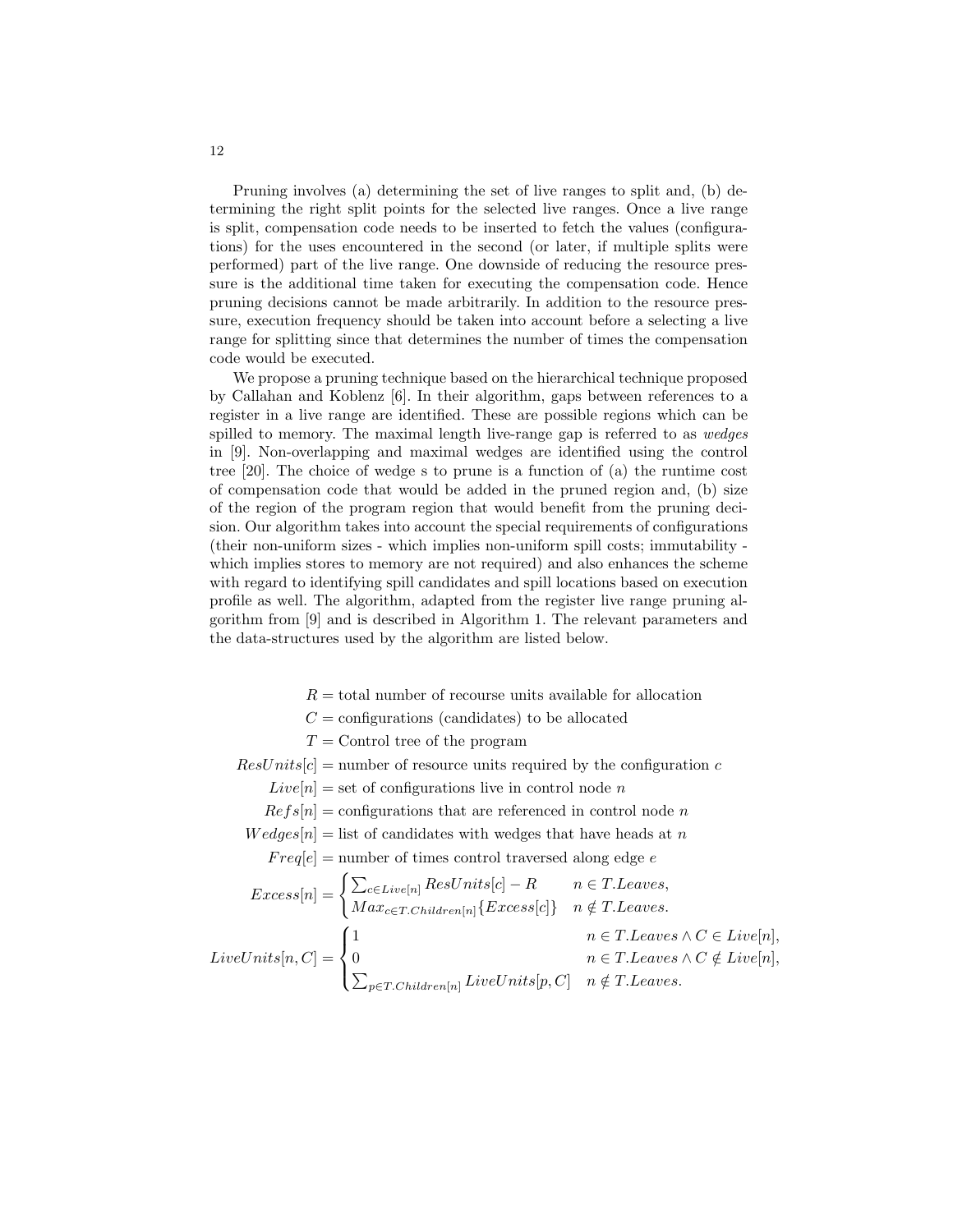# 4.6 Graph Multi-coloring Configuration Allocator (GMCA)

Here we provide a simple configuration allocator called Graph Multi-coloring Configuration Allocator (GMCA), based on Chaitin's graph coloring register allocator [7, 8] wi th the spill and split decision modifications suggested by Hansoo and Leung [18] for the simplified AEPIC configuration resource model. All past graph coloring based register allocation schemes are based on the idea of simplification [17]. If a graph G contains a node v with fewer than K neighbors and if  $G - v$  can be colored with K colors, then G is K colorable. In the case of configuration allocation, multiple colors may be allocated to each node and hence it calls for a stronger version of the simplification step. We first state and prove this *simplification lemma* and then show it is used in our GMCA algorithm.

Let  $G(V, E, w)$  be an undirected graph where  $w : v \to \mathbf{Z}$  is a weight function defined on the vertices. Let  $C: v \to S$  be a function on the vertex set such that  $S \subset \{1, \ldots, K\}$ . Then C is a valid K-multi-coloring of the graph if  $|C(v)| = w(v)$ and  $\forall e \in E$ , where  $e = (u, v), C(u) \cap C(v) = \emptyset$ .

### Lemma 1. [Simplification lemma]

Let vertex  $v \in V$  be such that  $\sum_{u \in Adj(v)} w(u) \leq K - w(v)$ . Let  $G' = G - v$  be the subgraph obtained by removing  $v$  and its incident edges from  $G$ . If  $G'$  can be K-multi-colored, then so can G.

**Proof:** Let C be the K-multi-coloring of G'. Let  $S_v = \bigcup_{u \in Adj(v)} C(u)$ . By definition of C,  $|C(u)| = w(u)$ . This implies that  $|S_v| \le \sum_{u \in Adj(v)} w(u)$ . Given that  $\sum_{u \in Adj(v)} w(u) \leq K - w(v)$ , it implies that  $|S_v| \leq K - w(v)$ . Consider  $C_v = \{r | r \in \{1, ..., K\}, r \notin C(u)\}\}\.$  Clearly,  $|C_v| \geq K - w(v)$ . Let  $C_v^{w(v)}$  be any  $w(v)$  sized subset of  $C_v$ . Let

$$
C'(p) = \begin{cases} C(p) & \text{if } p \in V(G')\\ C_v^{w(v)} & \text{if } p = v \end{cases}
$$

Then,  $C'$  is a valid K-multi-coloring of  $G$ .

A vertex  $v \in V$  such that  $\sum_{u \in Adj(v)} w(u) \leq K - w(v)$  then the vertex is called unconstrained else it is referred to as an constrained node. Pseudo-code for the Graph Multi-coloring Configuration Allocator (GMCA) based on the simplification lemma is presented in Algorithm 2.

# Phases of graph multi-coloring configuration allocator.

- 1. Build: Live ranges are computed and the interference graph is constructed during this phase.
- 2. Coalesce: The coalesce step removes any unnecessary move (copy) instructions effectively merging the live ranges corresponding to the values connected by the move instruction.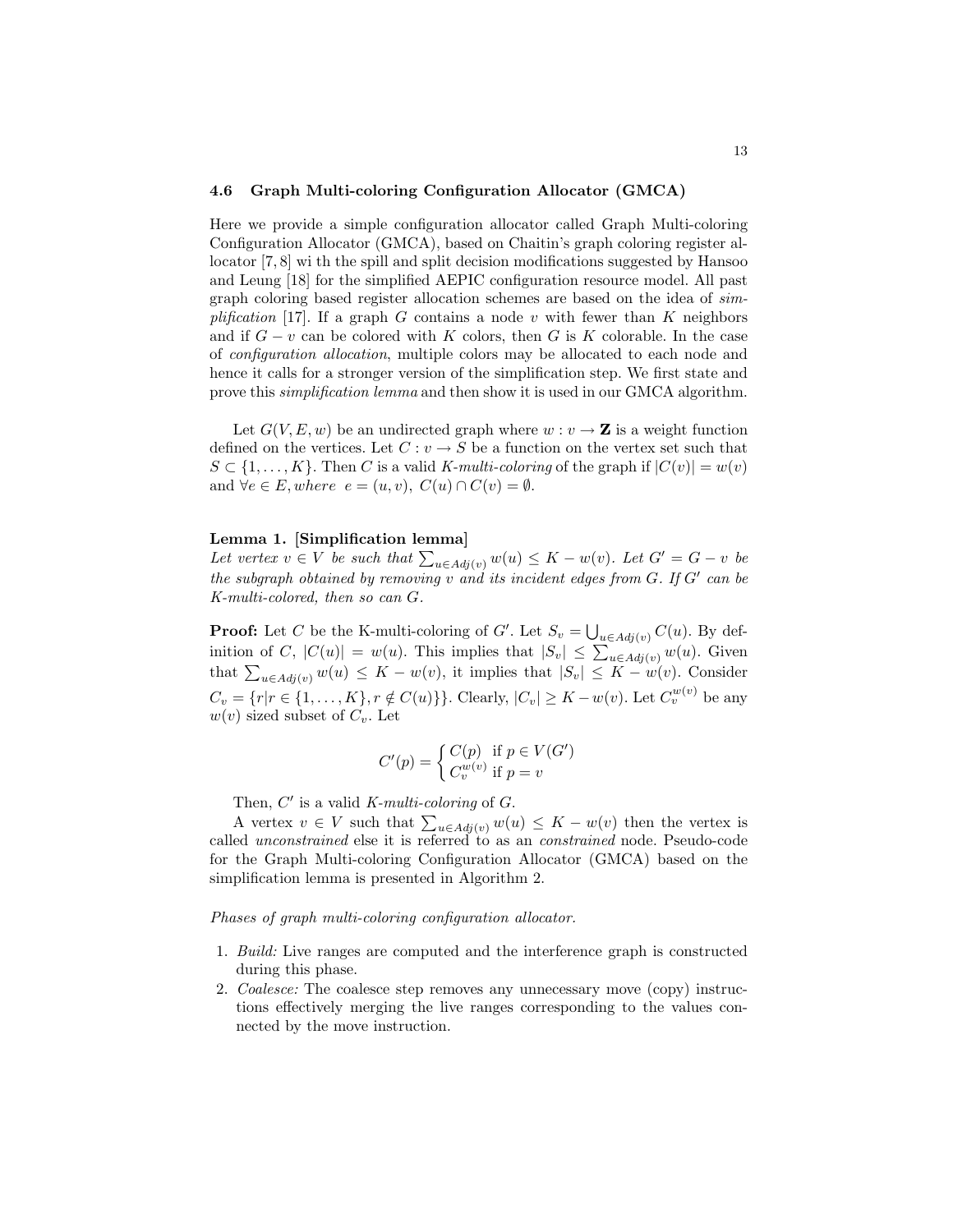- 3. Simplify: The simplification lemma is the basis for this step. Unconstrained nodes are selected and pushed onto the *color\_stack* and removed from the interference graph. Since the *simplification lemma* guarantees that unconstrained nodes can always be colored if the reduced graph is colorable, they are removed from the graph. This step in turn might enable other constrained nodes to become unconstrained. If so, then it is repeated until either the graph is empty or all nodes are constrained.
- 4. Prioritize: Priorities are assigned to constrained live ranges. Live ranges are selected for coloring in order of their priority. Priority functions capture the expected benefit of allocating the live range to on chip resources as opposed to external memory.
- 5. ProcessNode: The highest priority node is selected for coloring. For each node, just as in [10], a Forbidden set is maintained which indicates the set of colors (resources) that have already been allocated and hence cannot be used for the current node. If there are enough available colors that can satisfy the color requirement for the current node, the node is colored and the Forbidden sets of its neighbors are updated to reflect the allocation. If the set of available colors cannot satisfy the demand for this node, then the node is either spilled or the live range split depending on which one is most beneficial.
- 6. ProcessStack: Unconstrained nodes eliminated (pushed onto the color stack) during the simplify phase are colored in the reverse order in which they were removed from the graph. The original graph is incrementally reconstructed by adding one node at a time from the top of the color stack and is assigned the color vector. The simplification lemma guarantees that enough colors are available to color the inserted node.

# 5 Conclusion

In this paper, we defined the problems encountered in each of the phases of the compilation path for AEPIC. In some cases we proposed techniques that may be used to solve these compilation problems. Substantial research still needs to be done and we do not make any claims on whether any of these techniques are sufficient to fully exploit the capabilities of AEPIC processors.

# References

- 1. Anant Agarwal, Saman Amarasinghe, Rajeev Barua, Matthew Frank, Walter Lee, Vivek Sarkar, Devabhaktuni Srikrishna, , and Michael Taylor. The RAW compiler project. In Proceedings of the Second SUIF Compiler Workshop, pages 21–23, Stanford, CA, August 1997.
- 2. P. M. Athanas and H. F. Silverman. Processor reconfiguration through instructionset metamorphosis. IEEE Computer, 26(3):11-18, March 1993.
- 3. P. Bertin, D. Roncin, and J. Vuillemin. Introduction to programmable active memories. In J. McCanny, J. McWhirther, and E. Swartslander Jr., editors, Systolic Array Processors, pages 300–309. Prentice Hall, 1989.

14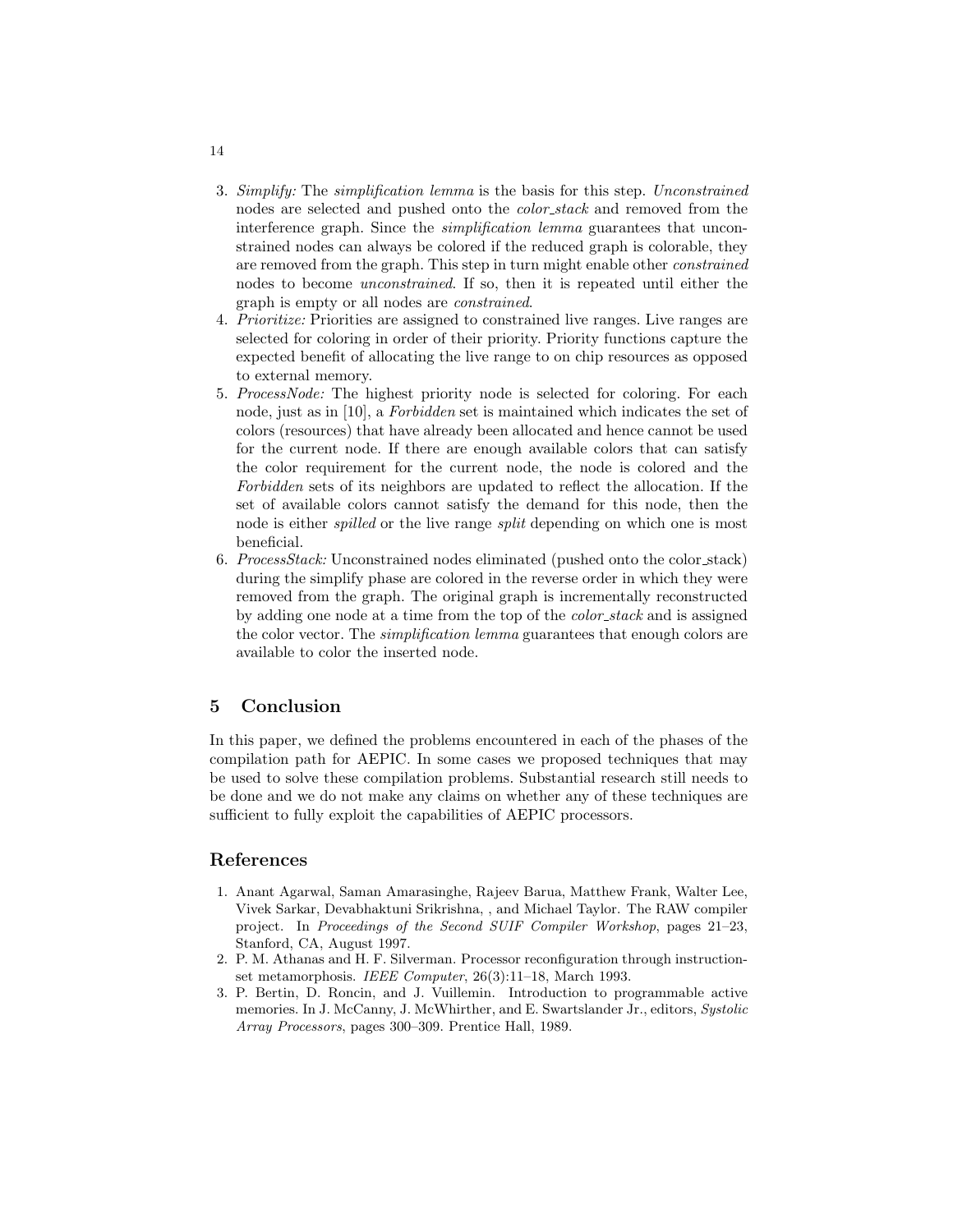- 4. P. Bertin, D. Roncin, and J. Vuillemin. Programmable active memories: a performance assessment. In G. Borriello and C. Ebeling, editors, Research on Integrated Systems: Proceedings of the 1993 Symposium, pages 88–102, 1993.
- 5. Srihari Cadambi, Jeffrey Weener, Seth Copen Goldstein, Herman Schmit, and Donald E. Thomas. Managing pipeline-reconfigurable fpgas. In *Proceedings* ACM/SIGDA Sixth International Symposium on Field Programmable Gate Arrays, February 1998.
- 6. D. Callahan and B. Koblenz. Register allocation via hierarchical graph coloring. In Proceedings of the ACM SIGPLAN '91 Conference on Programming Language Design and Implementation, volume 26, pages 192–203, Toronto, Ontario, Canada, June 1991.
- 7. G. Chaitin, M. Auslander, A. Chandra, J. Cocke, M. Hopkins, and P. Markstein. Register allocating via coloring, 1981.
- 8. Gregory J. Chaitin. Register allocation and spilling via graph coloring. SIGPLAN Notices (Proceedings of the SIGPLAN '82 Symposium on Compiler Construction, Boston, Mass.), 17(6):98–105, 1982.
- 9. F. Chow, K. Knobe, A. Meltzer, R. Morgan, and K. Zadeck. Register allocation.
- 10. Fred C. Chow and John L. Hennessy. Register allocation by priority–based coloring. In Proceedings of the ACM SIGPLAN 84 Symposium on Compiler Construction, pages 222–232, New York, NY, 1984. ACM.
- 11. G. Estrin. Organization of computer systems the fixed plus variable structure computer. In Proceedings of the Western Joint Computer Conference, pages 33–40, 1960.
- 12. M. Gokhale, W. Holmes, A. Kopser, S. Lucas, R. Minnich, D. Sweely, and D. Lopresti. Building and using a highly parallel programmable logic array. IEEE Computer, 24(1):81–89, January 1991.
- 13. C. Ebeling D. C. Green and P. Franklin. RaPiD reconfigurable pipelined datapath. In R. W. Hartenstein and M. Glesner, editors, Field-Programmable Logic: Smart Applications, New Paradigms, and Compilers. 6th International Workshop on Field-Programmable Logic and Applications, pages 126–135, Darmstadt, Germany, September 1996. Springer-Verlag.
- 14. S. Hauck, T. W. Fry, M. M. Hosler, and J. P. Kao. The chimaera reconfigurable functional unit. In IEEE Symposium on FPGAs for Custom Computing Machines, pages 87–96, 1997.
- 15. S. Hauck, M. M. Hosler, and T. W. Fry. High-performance carry chains for fpgas. In ACM/SIGDA International Symposium on Field-Programmable Gate Arrays, pages 223–233, 1998.
- 16. John R. Hauser and John Wawrzynek. GARP: A MIPS processor with a reconfigurable coprocessor. In J. Arnold and K. L. Pocek, editors, Proceedings of IEEE Workshop on FPGAs for Custom Computing Machines, pages 12–21, Napa, CA, April 1997.
- 17. A. Kempe. The geographical problem of the four colors. Amer. J. Math. 2, 193– 200., 1879.
- 18. H. Kim and A. Leung. Frequency based live range splitting. Technical report, ReaCT-ILP Laboratory, New York University, 1999.
- 19. Walter Lee, Rajeev Barua, Devabhaktuni Srikrishna, Jonathan Babb, Vivek Sarkar, Saman Amarasinghe, and Anant Agarwal. Space-time scheduling of instruction-level parallelism on a RAW machine. MIT/LCS Technical Memo TM-572, December 1997.
- 20. S. Muchnick. Advanced compiler design and implementation, 1997.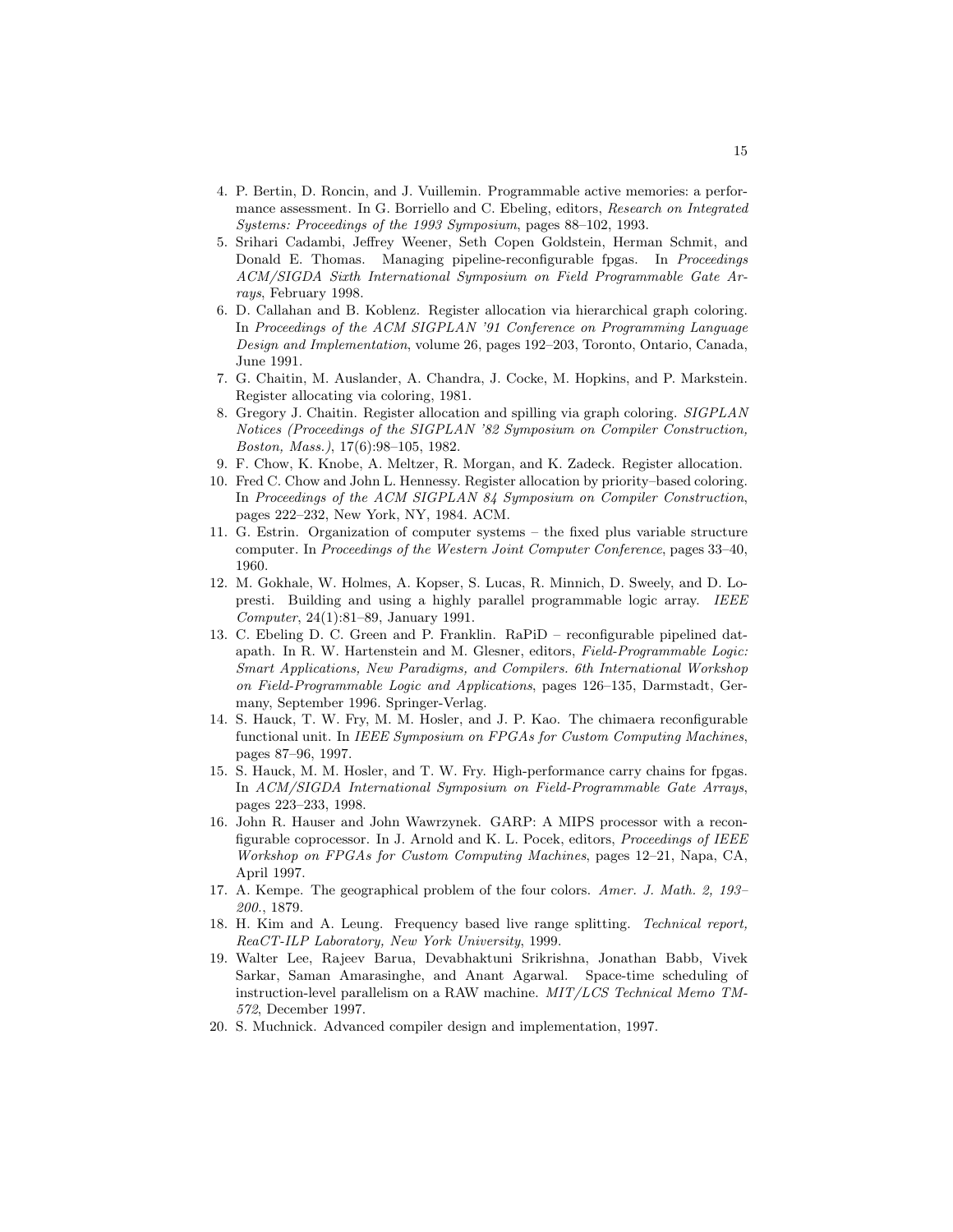- 21. R. Razdan and M. D. Smith. A high-performance microarchitecture with hardwareprogrammable functional units. In Proceedings of the 27th Annual International Symposium on Microarchitecture, pages 172–80. IEEE/ACM, November 1994.
- 22. Rahul Razdan. PRISC: Programmable Reduced Instruction Set Computers. PhD thesis, Harvard University, May 1994.
- 23. Mario R. Schaffner. Processing by data and program blocks. IEEE Transactions on Computers, 27(11):1015–1028, November 1978.
- 24. M. Schlansker and B. Rau. EPIC: An architecture for instruction-level parallel processors. Technical report HPL-1999-111, Hewlett-Packard Laboratories, Technical Publications Department, 1501 Page Mill Road, Palo Alto, CA 94304., 2000.
- 25. S. Talla. Adaptive Explicitly Parallel Instruction Computing. PhD thesis, New York University, 2000.
- 26. Stephen M. Trimberger. Field-Programmable Gate Array Technology. Kluwer Academic Publishers, 1994.
- 27. Triscend Corp., Mountain View, U.S.A. Triscend A7 Configurable System-on-a-Chip Family Data Sheet, 2001.
- 28. John Villasenor and William H. Mangione-Smith. Configurable computing. Scientific American, pages 66–71, June 1997.
- 29. J. Vuillemin, P. Bertin, D. Roncin, M. Shand, H. Touati, and P. Boucard. Programmable active memories: Reconfigurable systems come of age. IEEE Transactions on VLSI Systems, 4(1):56–69, 1996.
- 30. E. Waingold, M. Taylor, D. Srikrishna, V. Sarkar, W. Lee, V. Lee, J. Kim, M. Frank, P. Finch, R. Barua, J. Babb, S. Amarasinghe, and A. Agarwal. Baring it all to software: RAW machines. IEEE Computer, pages 86–93, September 1997.
- 31. M. J. Wirthlin and B. L. Hutchings. DISC: The dynamic instruction set computer. In J. Schewel, editor, Proceedings of the International Society of Optical Engineering (SPIE). Field Programmable Gate Arrays (FPGAs) for Fast Board Development and Reconfigurable Computing., volume 2607, pages 92–103, Philadephia, PA, 1995.
- 32. Xilinx, San Jose, CA. The Programmable Logic Data Book, 1994.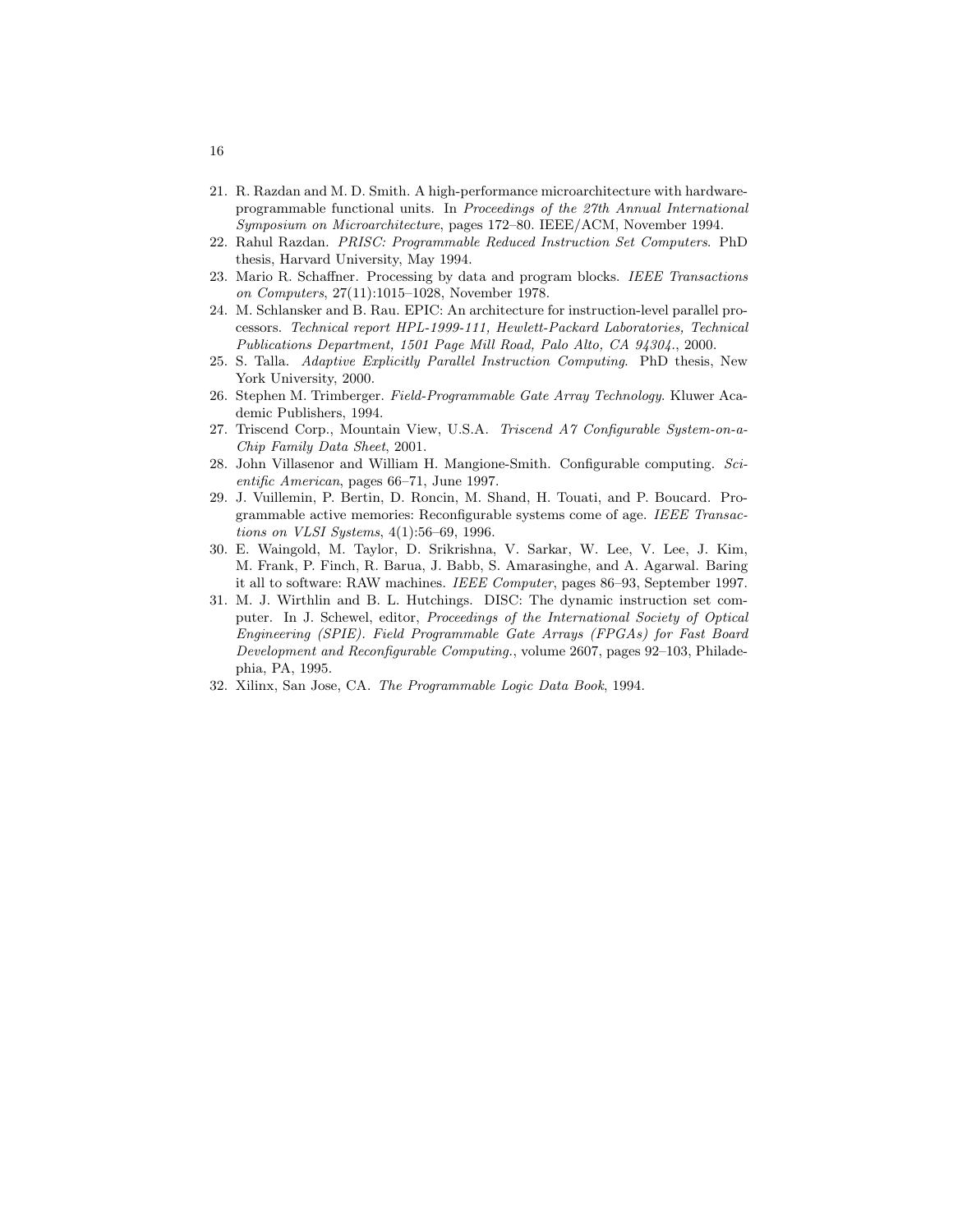```
Algorithm 1 Pruning
```

```
function InitPrune(N) {
    \underline{\text{if}} (N \in T \text{.} \text{Leaves}) {
            \label{eq:blue-1} LivePart[N] \ \leftarrow \ Live[N];Excess[N] \leftarrow (\sum_{n \in Live[N]} Res Units[n]) - R;\forall C \in Live[N]: \quad LiveSize[C, N] \leftarrow |C|;} else {
            \forall M \in N.children : InitPrune(M);LivePart[N] \leftarrow \cup_{M \in N. children} LivePart[M];Refs[N] \leftarrow \cup_{M \in N. children} Refs[M];Excess[N] \leftarrow Max_{M \in N. children} Excess[M];\forall C \in LivePart[N]: \quad LiveSize[C, N] \leftarrow \sum_{M \in N. children} LiveSize[C, M];∀C ∈ Refs[N] ∧ ∀M ∈ N.children:\underline{\textbf{if}}~(C \notin Refs[M]\wedge C \in LivePart[M])NewWedge(C,M);
    }
}
function UpdatePressure (W,N) {
    \mathbf{if} (N \in T \mathit{.leaves}) {
            Live[N] \leftarrow \text{Live}[N] - \{W\};Excess[N] \leftarrow Max\{(\sum_{n \in Live[N]} Res Units[n]) - R, 0\};} else {
            Excess[N] \leftarrow Max_{m \in N. Children} \{UpdatePressure(W, m)\};}
    return Excess[N];}
function Prune (N) {
    PrioritizeWedges(N);
    while (Excess[N] > 0 \land |Wedges[N]| > 0) {
            W \leftarrow Wedges[N].top();PruneWedge(W);UpdatePressure(W, N);}
    ∀M ∈ N. Children ∧ Excess[N] > 0: Prune(M);
}
```